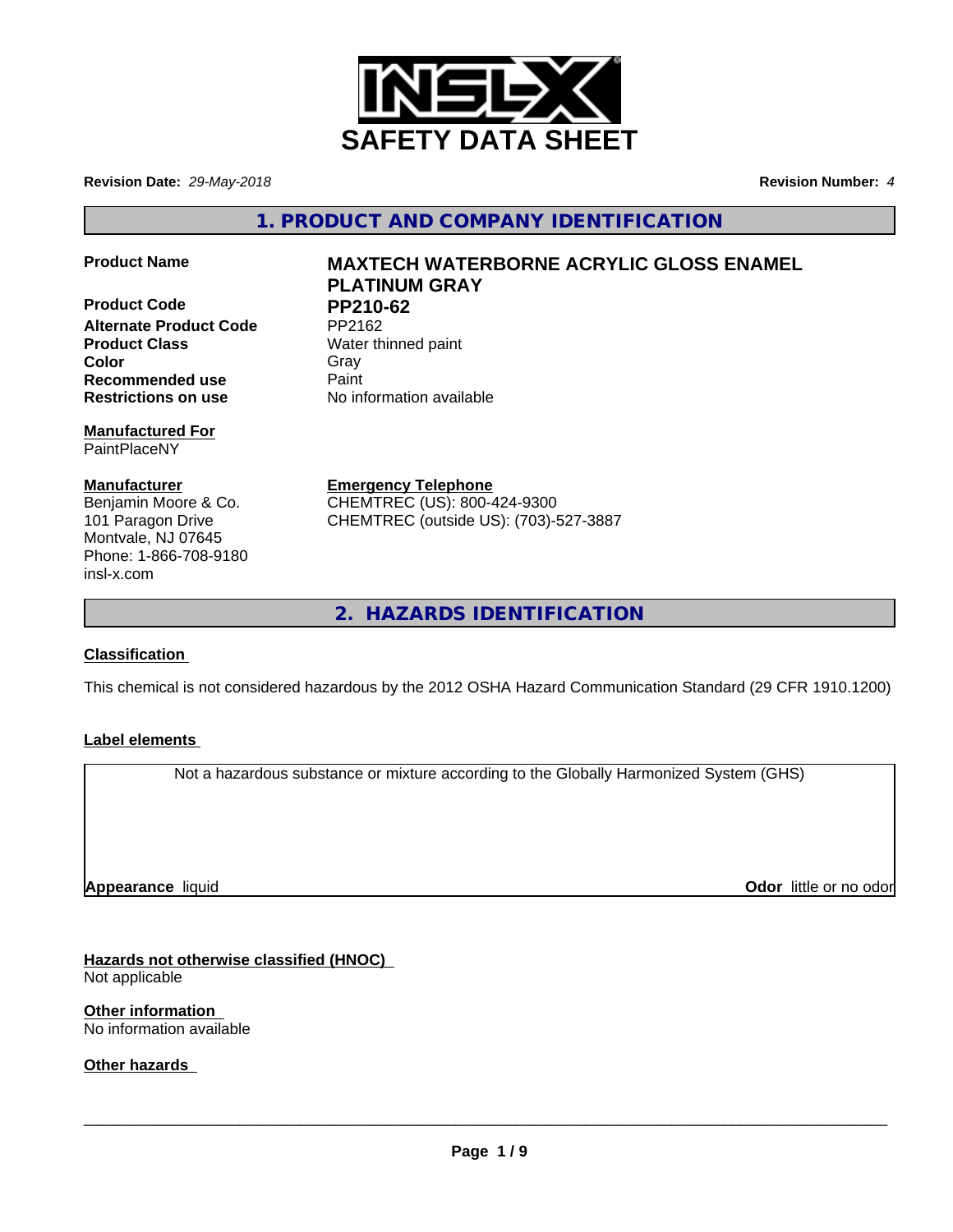**CAUTION:** All floor coatings may become slippery when wet. Where non-skid characteristics are desired, a small amount of clean sand may be added. Stir often during application.

May cause allergic skin reaction

# **3. COMPOSITION INFORMATION ON COMPONENTS**

| <b>Chemical name</b>                                                         | <b>CAS No.</b> | Weight-% |
|------------------------------------------------------------------------------|----------------|----------|
| Titanium dioxide                                                             | 13463-67-7     | 20       |
| Kaolin                                                                       | 1332-58-7      |          |
| Propanoic acid, 2-methyl-, monoester with<br>2,2,4-trimethyl-1,3-pentanediol | 25265-77-4     |          |
| Hexanedioic acid, dihydrazide                                                | 1071-93-8      | 0.5      |
| Ammonia                                                                      | 7664-41-7      | 0.5      |

|                                                  | 4. FIRST AID MEASURES                                                                                    |
|--------------------------------------------------|----------------------------------------------------------------------------------------------------------|
| <b>General Advice</b>                            | No hazards which require special first aid measures.                                                     |
| <b>Eye Contact</b>                               | Rinse thoroughly with plenty of water for at least 15 minutes and consult a<br>physician.                |
| <b>Skin Contact</b>                              | Wash off immediately with soap and plenty of water while removing all<br>contaminated clothes and shoes. |
| <b>Inhalation</b>                                | Move to fresh air. If symptoms persist, call a physician.                                                |
| Ingestion                                        | Clean mouth with water and afterwards drink plenty of water. Consult a physician<br>if necessary.        |
| <b>Most Important</b><br><b>Symptoms/Effects</b> | May cause allergic skin reaction.                                                                        |
| <b>Notes To Physician</b>                        | Treat symptomatically.                                                                                   |
|                                                  | 5. FIRE-FIGHTING MEASURES                                                                                |

| <b>Suitable Extinguishing Media</b>                                    | Use extinguishing measures that are appropriate to local<br>circumstances and the surrounding environment.                                   |
|------------------------------------------------------------------------|----------------------------------------------------------------------------------------------------------------------------------------------|
| <b>Protective Equipment And Precautions For</b><br><b>Firefighters</b> | As in any fire, wear self-contained breathing apparatus<br>pressure-demand, MSHA/NIOSH (approved or equivalent)<br>and full protective gear. |
| <b>Specific Hazards Arising From The Chemical</b>                      | Closed containers may rupture if exposed to fire or<br>extreme heat.                                                                         |
| <b>Sensitivity To Mechanical Impact</b>                                | No.                                                                                                                                          |
| <b>Sensitivity To Static Discharge</b>                                 | No.                                                                                                                                          |
| <b>Flash Point Data</b>                                                |                                                                                                                                              |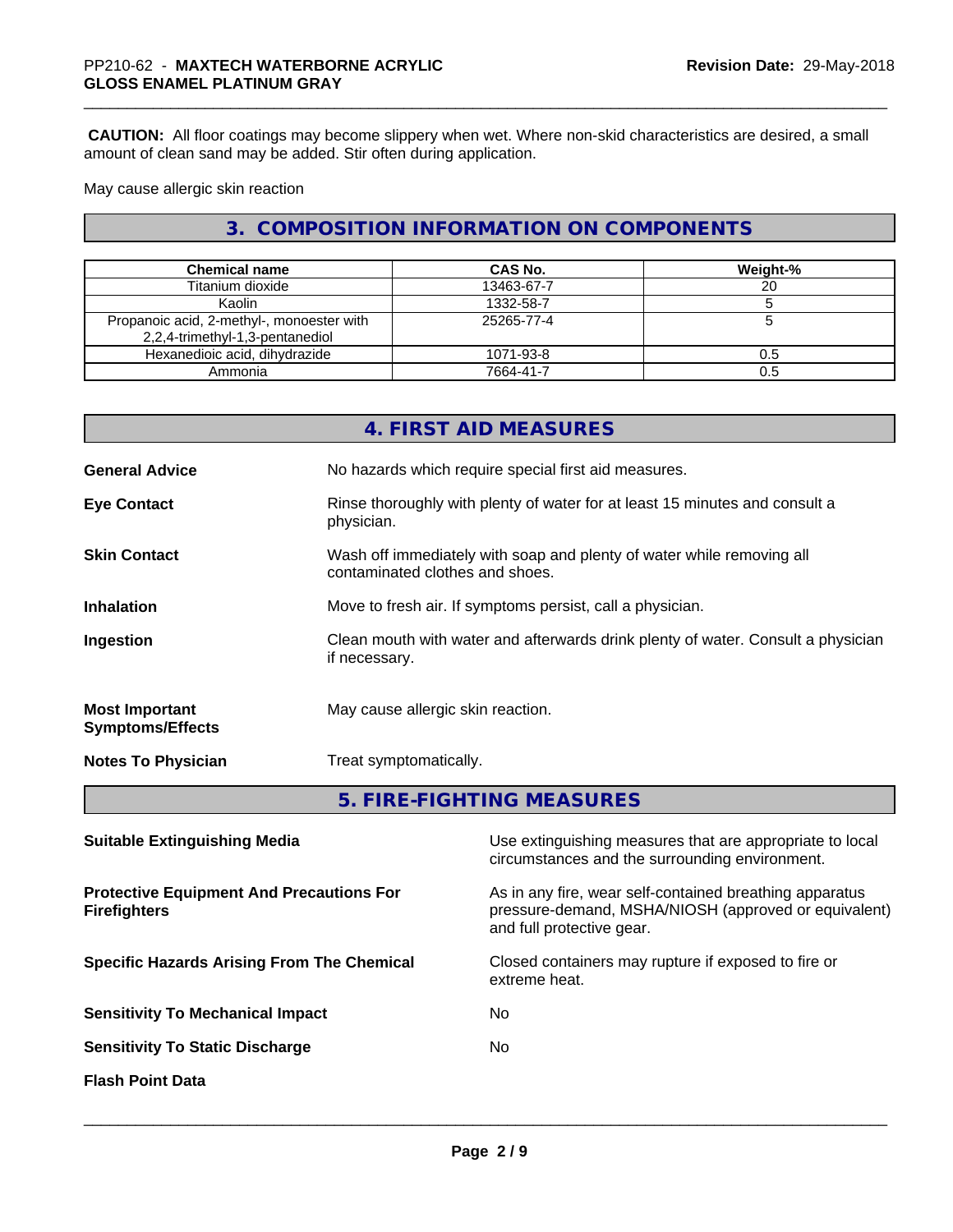| Flash Point (°F)<br>Flash Point (°C)<br><b>Method</b>                  |                        | Not applicable<br>Not applicable<br>Not applicable |                                |
|------------------------------------------------------------------------|------------------------|----------------------------------------------------|--------------------------------|
| <b>Flammability Limits In Air</b>                                      |                        |                                                    |                                |
| Lower flammability limit:<br><b>Upper flammability limit:</b>          |                        | Not applicable<br>Not applicable                   |                                |
| <b>NFPA</b><br>Health: 1                                               | <b>Flammability: 0</b> | Instability: 0                                     | <b>Special: Not Applicable</b> |
| <b>NFPA Legend</b><br>0 - Not Hazardous<br>$\overline{A}$ Clientals of |                        |                                                    |                                |

## 1 - Slightly

- 2 Moderate
- 3 High
- 

4 - Severe

*The ratings assigned are only suggested ratings, the contractor/employer has ultimate responsibilities for NFPA ratings where this system is used.*

*Additional information regarding the NFPA rating system is available from the National Fire Protection Agency (NFPA) at www.nfpa.org.*

# **6. ACCIDENTAL RELEASE MEASURES**

| <b>Personal Precautions</b>      | Avoid contact with skin, eyes and clothing. Ensure adequate ventilation.                                                                                                         |
|----------------------------------|----------------------------------------------------------------------------------------------------------------------------------------------------------------------------------|
| <b>Other Information</b>         | Prevent further leakage or spillage if safe to do so.                                                                                                                            |
| <b>Environmental precautions</b> | See Section 12 for additional Ecological Information.                                                                                                                            |
| <b>Methods for Cleaning Up</b>   | Soak up with inert absorbent material. Sweep up and shovel into suitable<br>containers for disposal.                                                                             |
|                                  | 7. HANDLING AND STORAGE                                                                                                                                                          |
| Handling                         | Avoid contact with skin, eyes and clothing. Avoid breathing vapors, spray mists or<br>sanding dust. In case of insufficient ventilation, wear suitable respiratory<br>equipment. |
| <b>Storage</b>                   | Keep container tightly closed. Keep out of the reach of children.                                                                                                                |
| <b>Incompatible Materials</b>    | No information available                                                                                                                                                         |

# **8. EXPOSURE CONTROLS/PERSONAL PROTECTION**

## **Exposure Limits**

| <b>Chemical name</b> | <b>ACGIH TLV</b>         | <b>OSHA PEL</b>           |
|----------------------|--------------------------|---------------------------|
| Titanium dioxide     | 10 mg/m $3$ - TWA        | 15 mg/m $3$ - TWA         |
| Kaolin               | $2 \text{ mg/m}^3$ - TWA | 15 mg/m $3$ - TWA         |
|                      |                          | $5 \text{ mg/m}^3$ - TWA  |
| Ammonia              | 25 ppm - TWA             | 50 ppm - TWA              |
|                      | 35 ppm - STEL            | $35 \text{ mg/m}^3$ - TWA |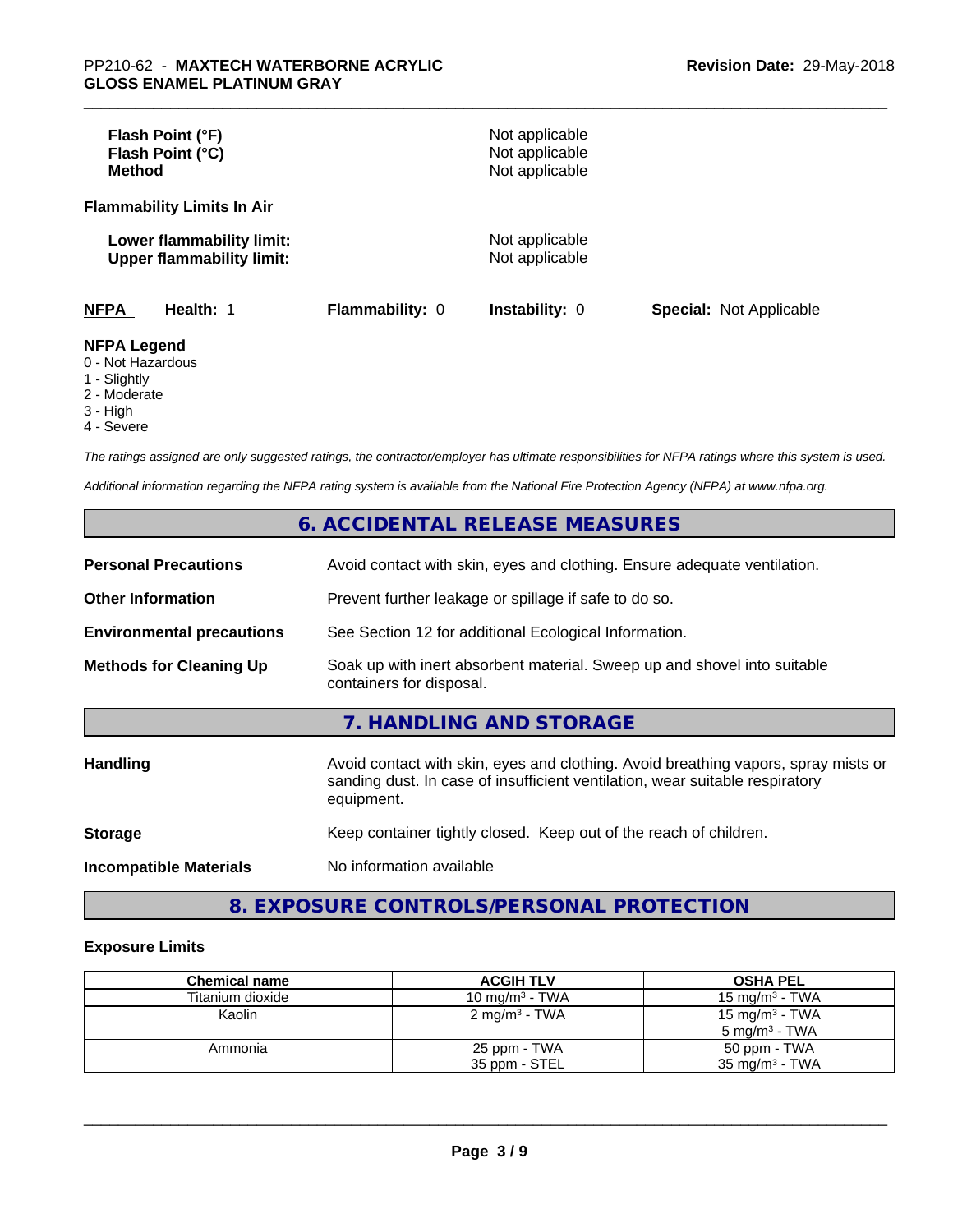#### **Legend**

ACGIH - American Conference of Governmental Industrial Hygienists Exposure Limits OSHA - Occupational Safety & Health Administration Exposure Limits N/E - Not Established

| <b>Engineering Measures</b>          | Ensure adequate ventilation, especially in confined areas.                                                                          |
|--------------------------------------|-------------------------------------------------------------------------------------------------------------------------------------|
| <b>Personal Protective Equipment</b> |                                                                                                                                     |
| <b>Eye/Face Protection</b>           | Safety glasses with side-shields.                                                                                                   |
| <b>Skin Protection</b>               | Protective gloves and impervious clothing.                                                                                          |
| <b>Respiratory Protection</b>        | In case of insufficient ventilation wear suitable respiratory equipment.                                                            |
| <b>Hygiene Measures</b>              | Avoid contact with skin, eyes and clothing. Remove and wash contaminated<br>clothing before re-use. Wash thoroughly after handling. |

### **9. PHYSICAL AND CHEMICAL PROPERTIES**

**Appearance** liquid **Odor** little or no odor **Odor Threshold No information available No information available Density (lbs/gal)** 9.95 - 10.05 **Specific Gravity** 1.19 - 1.21 **pH pH**  $\blacksquare$ **Viscosity (cps)** No information available **Solubility(ies)** No information available **Water solubility** No information available **Evaporation Rate No information available No information available Vapor pressure @20 °C (kPa)** No information available **Vapor density**<br> **We Solids**<br>
We Solid With the Solid Support of the Music Contract Addersition available<br>
Music Contract Addersition available<br>
Music Contract Addersition available Wt. % Solids **Vol. % Solids** 30 - 40 **Wt. % Volatiles** 50 - 60 **Vol. % Volatiles** 60 - 70 **VOC Regulatory Limit (g/L)** < 250 **Boiling Point (°F)** 212 **Boiling Point (°C)** 100 **Freezing Point (°F)** 32 **Freezing Point (°C)** 0 **Flash Point (°F)**<br> **Flash Point (°C)**<br> **Flash Point (°C)**<br> **Not** applicable<br>
Not applicable **Flash Point (°C) Method** Not applicable<br> **Flammability (solid, gas)** Not applicable Not applicable **Flammability (solid, gas)**<br> **Upper flammability limit:**<br>
Upper flammability limit: **Upper flammability limit:**<br> **Lower flammability limit:** Not applicable Not applicable **Lower flammability limit: Autoignition Temperature (°F)** No information available **Autoignition Temperature (°C)** No information available **Decomposition Temperature (°F)** No information available **Decomposition Temperature (°C)** No information available **Partition coefficient** No information available

## **10. STABILITY AND REACTIVITY**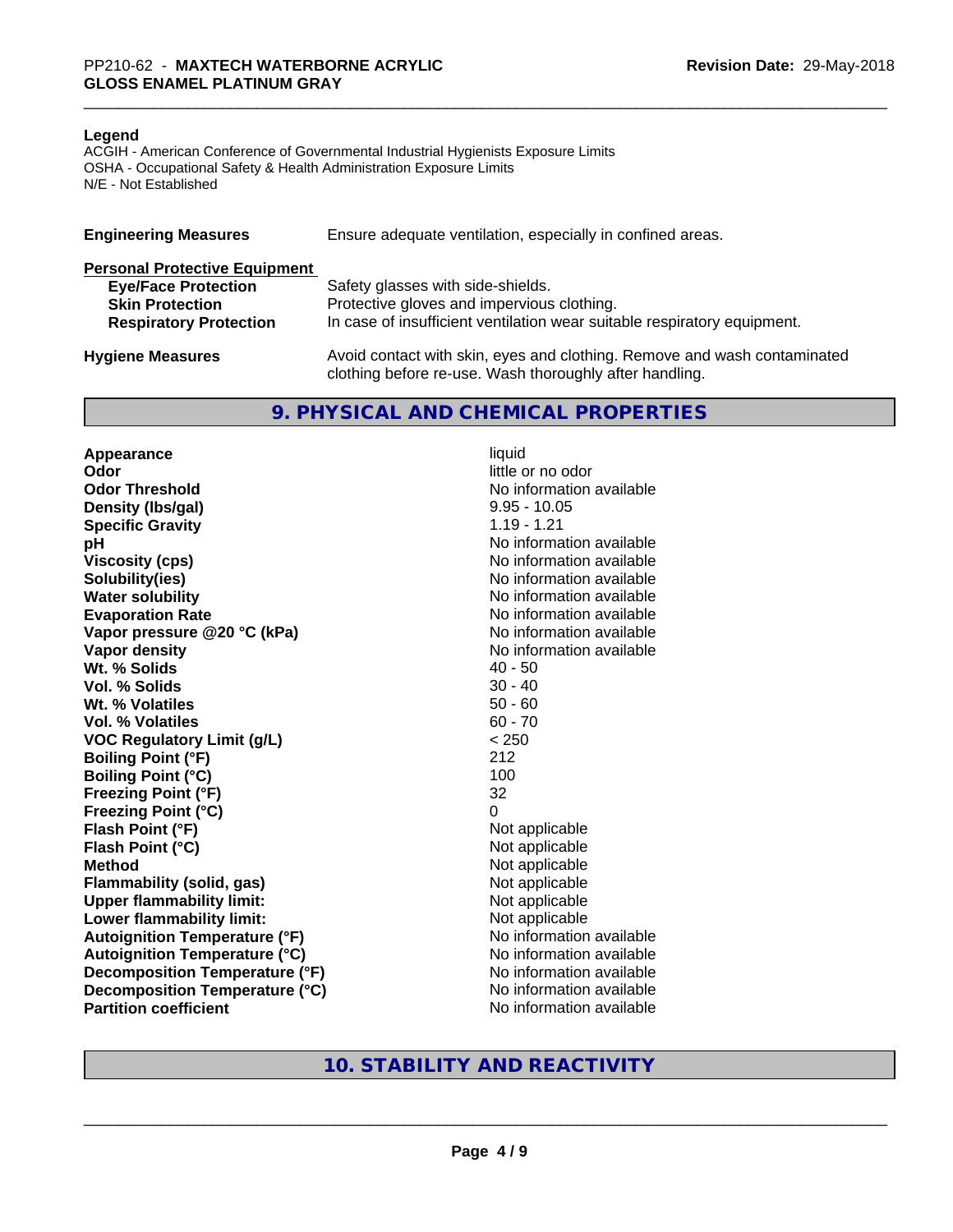| <b>Reactivity</b>                       | Not Applicable                           |
|-----------------------------------------|------------------------------------------|
| <b>Chemical Stability</b>               | Stable under normal conditions.          |
| <b>Conditions to avoid</b>              | Prevent from freezing.                   |
| <b>Incompatible Materials</b>           | No materials to be especially mentioned. |
| <b>Hazardous Decomposition Products</b> | None under normal use.                   |
| Possibility of hazardous reactions      | None under normal conditions of use.     |

# **11. TOXICOLOGICAL INFORMATION**

| <b>Product Information</b>                                                                                                             |
|----------------------------------------------------------------------------------------------------------------------------------------|
| Information on likely routes of exposure                                                                                               |
| <b>Principal Routes of Exposure</b><br>Eye contact, skin contact and inhalation.                                                       |
| <b>Acute Toxicity</b>                                                                                                                  |
| No information available<br><b>Product Information</b>                                                                                 |
| Symptoms related to the physical, chemical and toxicological characteristics                                                           |
| No information available<br><b>Symptoms</b>                                                                                            |
| Delayed and immediate effects as well as chronic effects from short and long-term exposure                                             |
| Eye contact<br>May cause slight irritation.                                                                                            |
| <b>Skin contact</b><br>Substance may cause slight skin irritation. Prolonged or repeated contact may dry<br>skin and cause irritation. |
| May cause irritation of respiratory tract.<br><b>Inhalation</b>                                                                        |
| Ingestion may cause gastrointestinal irritation, nausea, vomiting and diarrhea.<br>Ingestion                                           |
| May cause an allergic skin reaction<br><b>Sensitization</b>                                                                            |
| No information available.<br><b>Neurological Effects</b>                                                                               |
| <b>Mutagenic Effects</b><br>No information available.                                                                                  |
| <b>Reproductive Effects</b><br>No information available.                                                                               |
| <b>Developmental Effects</b><br>No information available.                                                                              |
| <b>Target organ effects</b><br>No information available.                                                                               |
| <b>STOT - single exposure</b><br>No information available.                                                                             |
| <b>STOT - repeated exposure</b><br>No information available.                                                                           |
| Other adverse effects<br>No information available.                                                                                     |
| No information available<br><b>Aspiration Hazard</b>                                                                                   |
| <b>Numerical measures of toxicity</b>                                                                                                  |

**The following values are calculated based on chapter 3.1 of the GHS document**

| ATEmix (oral)                        | 33227 mg/kg |
|--------------------------------------|-------------|
| <b>ATEmix (dermal)</b>               | 586599      |
| <b>ATEmix (inhalation-dust/mist)</b> | 196.2 mg/L  |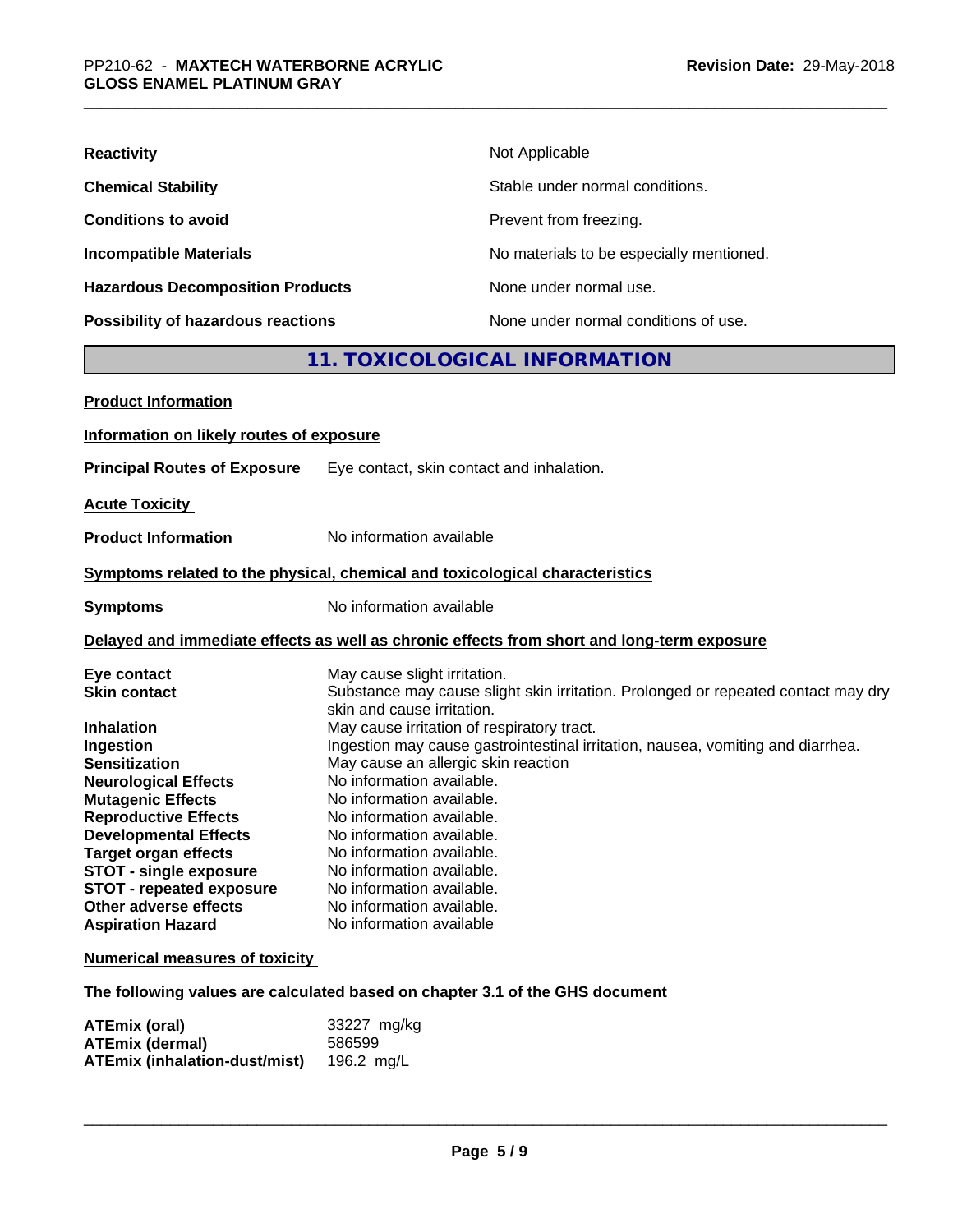### **Component Information**

Titanium dioxide LD50 Oral: > 10000 mg/kg (Rat) Kaolin LD50 Oral: > 5000 mg/kg (Rat) Ammonia LC50 Inhalation (Vapor): 2000 ppm (Rat, 4 hr.)

#### **Carcinogenicity**

*The information below indicateswhether each agency has listed any ingredient as a carcinogen:.*

| <b>Chemical name</b>   | <b>IARC</b>                    | <b>NTP</b> | <b>OCUA</b><br>ึงอ⊓⊬ |
|------------------------|--------------------------------|------------|----------------------|
|                        | . .<br>2B<br>Human<br>Possible |            | Listed               |
| n dioxide<br>l itanıum | Carcinoɑen                     |            |                      |

• Although IARC has classified titanium dioxide as possibly carcinogenic to humans (2B), their summary concludes: "No significant exposure to titanium dioxide is thought to occur during the use of products in which titanium dioxide is bound to other materials, such as paint."

#### **Legend**

IARC - International Agency for Research on Cancer NTP - National Toxicity Program OSHA - Occupational Safety & Health Administration

**12. ECOLOGICAL INFORMATION**

### **Ecotoxicity Effects**

The environmental impact of this product has not been fully investigated.

### **Product Information**

## **Acute Toxicity to Fish**

No information available

### **Acute Toxicity to Aquatic Invertebrates**

No information available

**Acute Toxicity to Aquatic Plants**

No information available

### **Persistence / Degradability**

No information available.

#### **Bioaccumulation**

No information available.

### **Mobility in Environmental Media**

No information available.

#### **Ozone**

No information available

## **Component Information**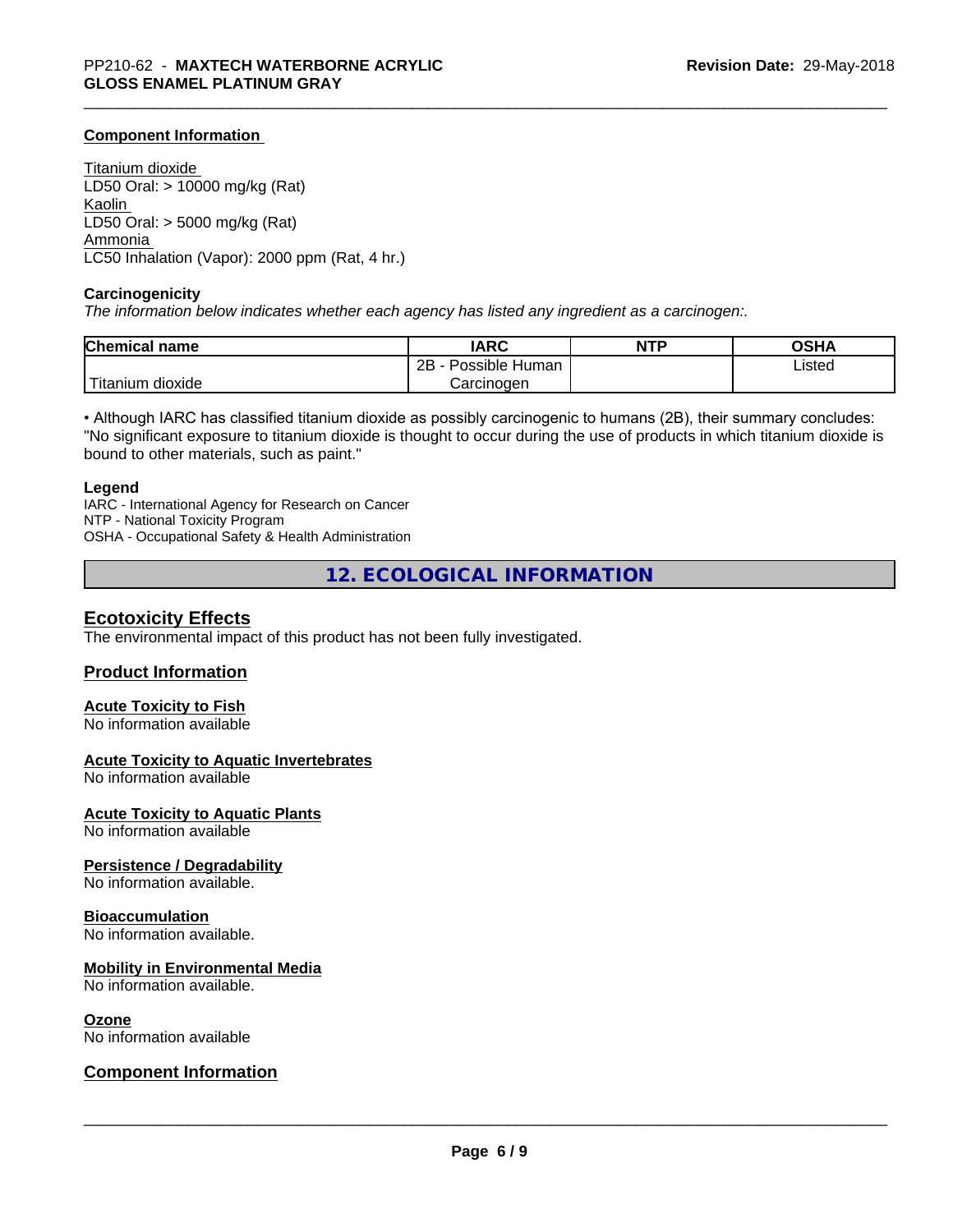## **Acute Toxicity to Fish**

#### Titanium dioxide

 $LC50:$  > 1000 mg/L (Fathead Minnow - 96 hr.)

## **Acute Toxicity to Aquatic Invertebrates**

No information available

### **Acute Toxicity to Aquatic Plants**

No information available

|                              | 13. DISPOSAL CONSIDERATIONS                                                                                                                                                                                               |
|------------------------------|---------------------------------------------------------------------------------------------------------------------------------------------------------------------------------------------------------------------------|
| <b>Waste Disposal Method</b> | Dispose of in accordance with federal, state, and local regulations. Local<br>requirements may vary, consult your sanitation department or state-designated<br>environmental protection agency for more disposal options. |
|                              | 14. TRANSPORT INFORMATION                                                                                                                                                                                                 |
| <b>DOT</b>                   | Not regulated                                                                                                                                                                                                             |
| <b>ICAO/IATA</b>             | Not regulated                                                                                                                                                                                                             |
| <b>IMDG / IMO</b>            | Not regulated                                                                                                                                                                                                             |
|                              | <b>15. REGULATORY INFORMATION</b>                                                                                                                                                                                         |

# **International Inventories**

| <b>TSCA: United States</b> | Yes - All components are listed or exempt. |
|----------------------------|--------------------------------------------|
| <b>DSL: Canada</b>         | Yes - All components are listed or exempt. |

# **Federal Regulations**

| SARA 311/312 hazardous categorization |    |  |
|---------------------------------------|----|--|
| Acute health hazard                   | Nο |  |
| Chronic Health Hazard                 | No |  |
| Fire hazard                           | Nο |  |
| Sudden release of pressure hazard     | No |  |
| Reactive Hazard                       | No |  |

### **SARA 313**

Section 313 of Title III of the Superfund Amendments and Reauthorization Act of 1986 (SARA). This product contains a chemical or chemicals which are subject to the reporting requirements of the Act and Title 40 of the Code of Federal Regulations, Part 372: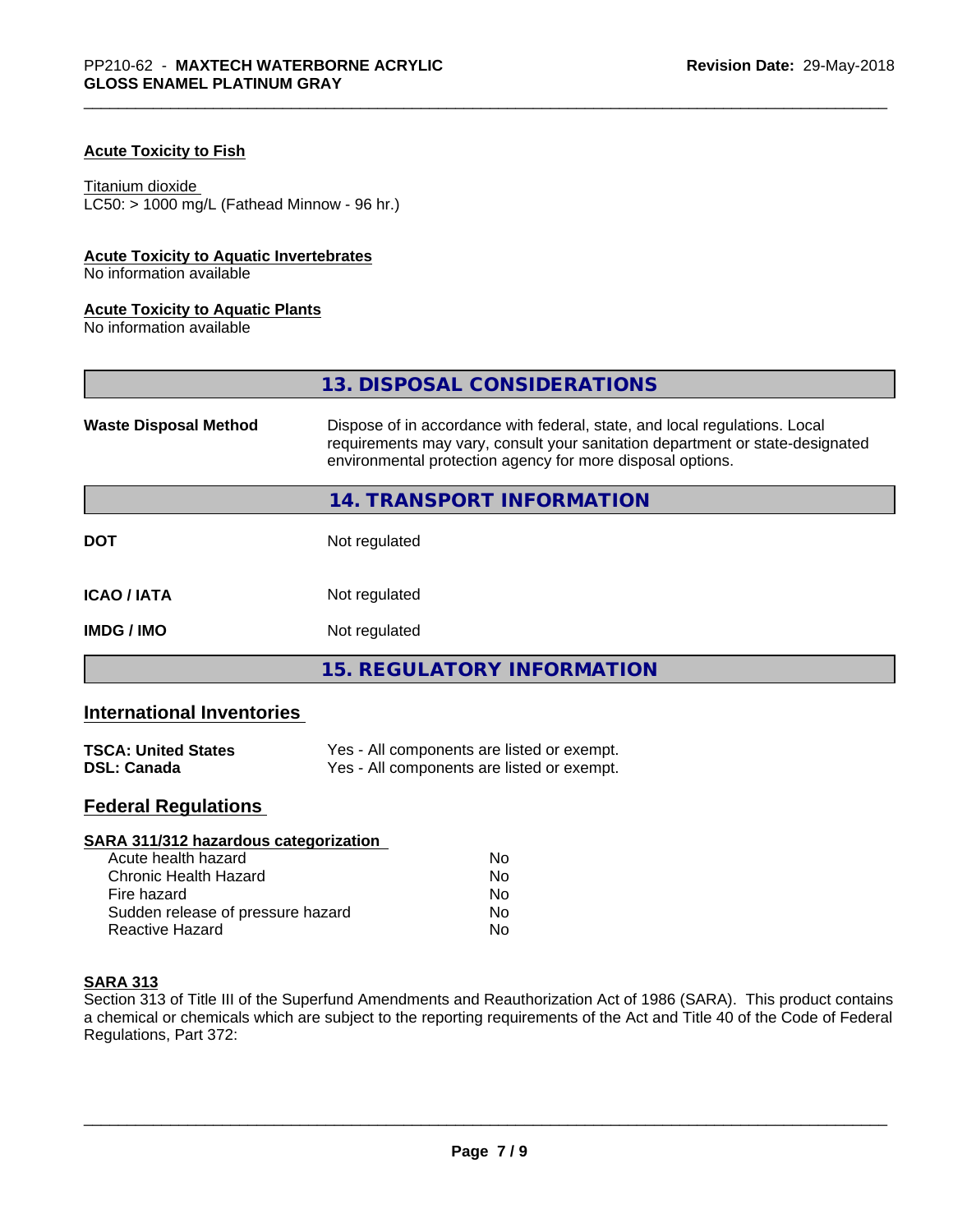| <b>Chemical name</b>              | <b>CAS No.</b> | Weight-% | <b>CERCLA/SARA 313</b><br>(de minimis concentration) |
|-----------------------------------|----------------|----------|------------------------------------------------------|
| Diethylene glycol monoethyl ether | 111-90-0       |          |                                                      |

#### **Clean Air Act,Section 112 Hazardous Air Pollutants (HAPs) (see 40 CFR 61)**

This product contains the following HAPs:

*None*

# **US State Regulations**

### **California Proposition 65**

**1 WARNING:** Cancer and Reproductive Harm– www.P65warnings.ca.gov

### **State Right-to-Know**

| <b>Chemical name</b>              | <b>Massachusetts</b> | <b>New Jersey</b> | Pennsylvania |
|-----------------------------------|----------------------|-------------------|--------------|
| Titanium dioxide                  |                      |                   |              |
| Kaolin                            |                      |                   |              |
| Diethylene glycol monoethyl ether |                      |                   |              |

#### **Legend**

X - Listed

# **16. OTHER INFORMATION**

**HMIS** - **Health:** 1 **Flammability:** 0 **Reactivity:** 0 **PPE:** -

### **HMIS Legend**

- 0 Minimal Hazard
- 1 Slight Hazard
- 2 Moderate Hazard
- 3 Serious Hazard
- 4 Severe Hazard
- **Chronic Hazard**
- X Consult your supervisor or S.O.P. for "Special" handling instructions.

*Note: The PPE rating has intentionally been left blank. Choose appropriate PPE that will protect employees from the hazards the material will present under the actual normal conditions of use.*

*Caution: HMISÒ ratings are based on a 0-4 rating scale, with 0 representing minimal hazards or risks, and 4 representing significant hazards or risks. Although HMISÒ ratings are not required on MSDSs under 29 CFR 1910.1200, the preparer, has chosen to provide them. HMISÒ ratings are to be used only in conjunction with a fully implemented HMISÒ program by workers who have received appropriate HMISÒ training. HMISÒ is a registered trade and service mark of the NPCA. HMISÒ materials may be purchased exclusively from J. J. Keller (800) 327-6868.*

 **WARNING!** If you scrape, sand, or remove old paint, you may release lead dust. LEAD IS TOXIC. EXPOSURE TO LEAD DUST CAN CAUSE SERIOUS ILLNESS, SUCH AS BRAIN DAMAGE, ESPECIALLY IN CHILDREN. PREGNANT WOMEN SHOULD ALSO AVOID EXPOSURE.Wear a NIOSH approved respirator to control lead exposure. Clean up carefully with a HEPA vacuum and a wet mop. Before you start, find out how to protect yourself and your family by contacting the National Lead Information Hotline at 1-800-424-LEAD or log on to